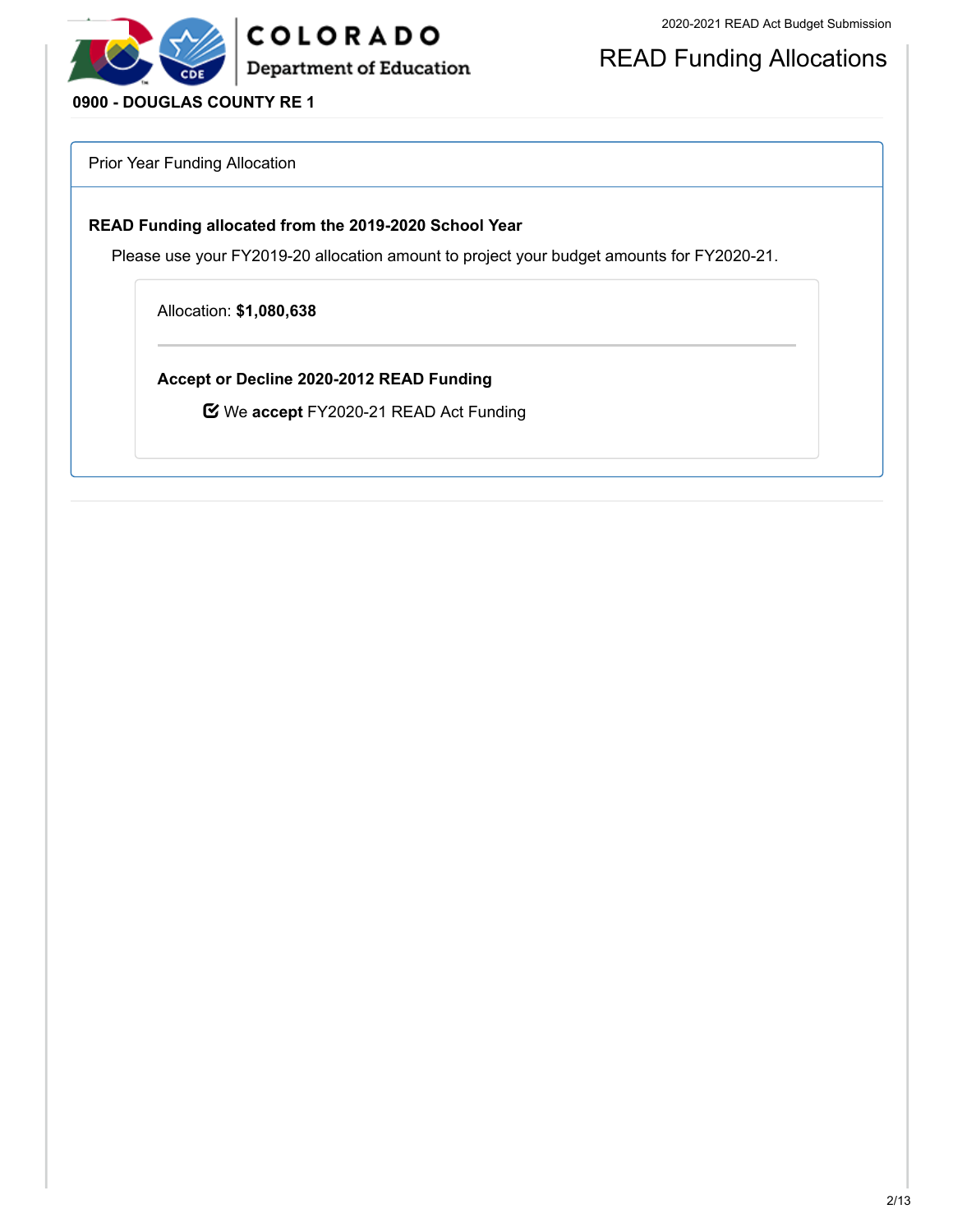## LEP Budget Explanation

**Instructions:** Select the ways in which you plan to use READ Act funds in the upcoming budget year. In order to submit your budget, all assurances must be reviewed and agreed upon, and all boxes must be checked.

In using the per-pupil intervention money distributed pursuant to the READ Act, each LEP shall ensure that some type of intervention, as described in the allowable activities below, is available to each student who is identified as having a significant reading deficiency (SRD) and who is enrolled in kindergarten through third grade in a school operated by the LEP.

Questions and Assurances

#### **READ Act funds will be used to operate a Summer School Literacy Program**

 $\boldsymbol{\heartsuit}$  The summer school literacy program services only students enrolled in K-3 who have an SRD or students below grade level if space is available

 $\boldsymbol{\Xi}$  The summer school literacy program will use scientifically based or evidence based instructional programming in reading that:

- Has been proven to accelerate student reading progress and:
- Provides explicit and systematic skill development in phonemic awareness, phonics, vocabulary development, reading fluency including oral skills, and reading comprehension and;
- Includes scientifically based and reliable assessments and;
- Provides initial and ongoing analysis of student progress in attaining reading competency

### **READ Act funds will be used to purchase a core reading instructional program that is included on the Advisory List of instructional programming in reading**

 $\mathbf C$  READ Act funds will be used to purchase a supplemental instructional program that is included on the Advisory List of instructional programming in reading

#### **READ Act funds will be used to purchase tutoring services focused on increasing students' foundational reading skills**

 $\Box$  The tutoring service is focused on increasing students' foundational reading skills of phonemic awareness, phonics, vocabulary development, reading fluency including oral skills, and reading comprehension for students who receive instructional services pursuant to READ plans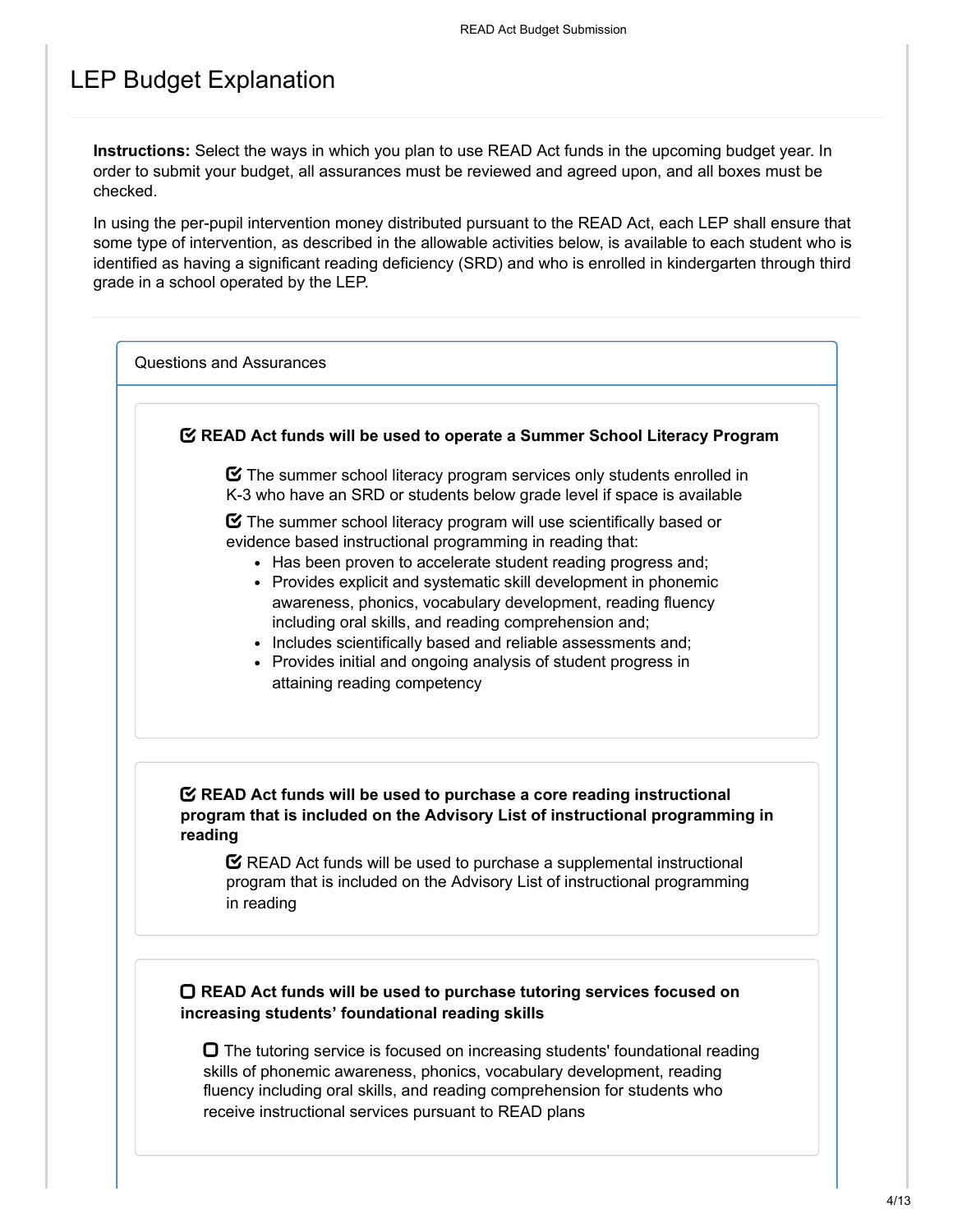**READ Act funds will be used to purchase from a BOCES the services of a reading specialist or reading interventionist who is trained in the science of reading and in teaching the foundational reading skills**

**READ Act funds will be used to provide other targeted, evidence-based or scientifically based intervention services to students who are receiving instructional services, which services are approved by the department**

 $\mathbf C$  READ funds will be used to hire a reading interventionist to provide services which are approved by the department

**READ Act funds will be used to provide technology, including software, which is included on the Advisory List of instructional programming in reading and supporting technologies which may include providing professional development in the effective use of the technology or software**

**READ Act funds will be used to provide professional development programming to support educators in teaching reading. Professional development programming may include hiring a reading coach who is trained in teaching the foundational reading skills to provide job-embedded, ongoing professional development**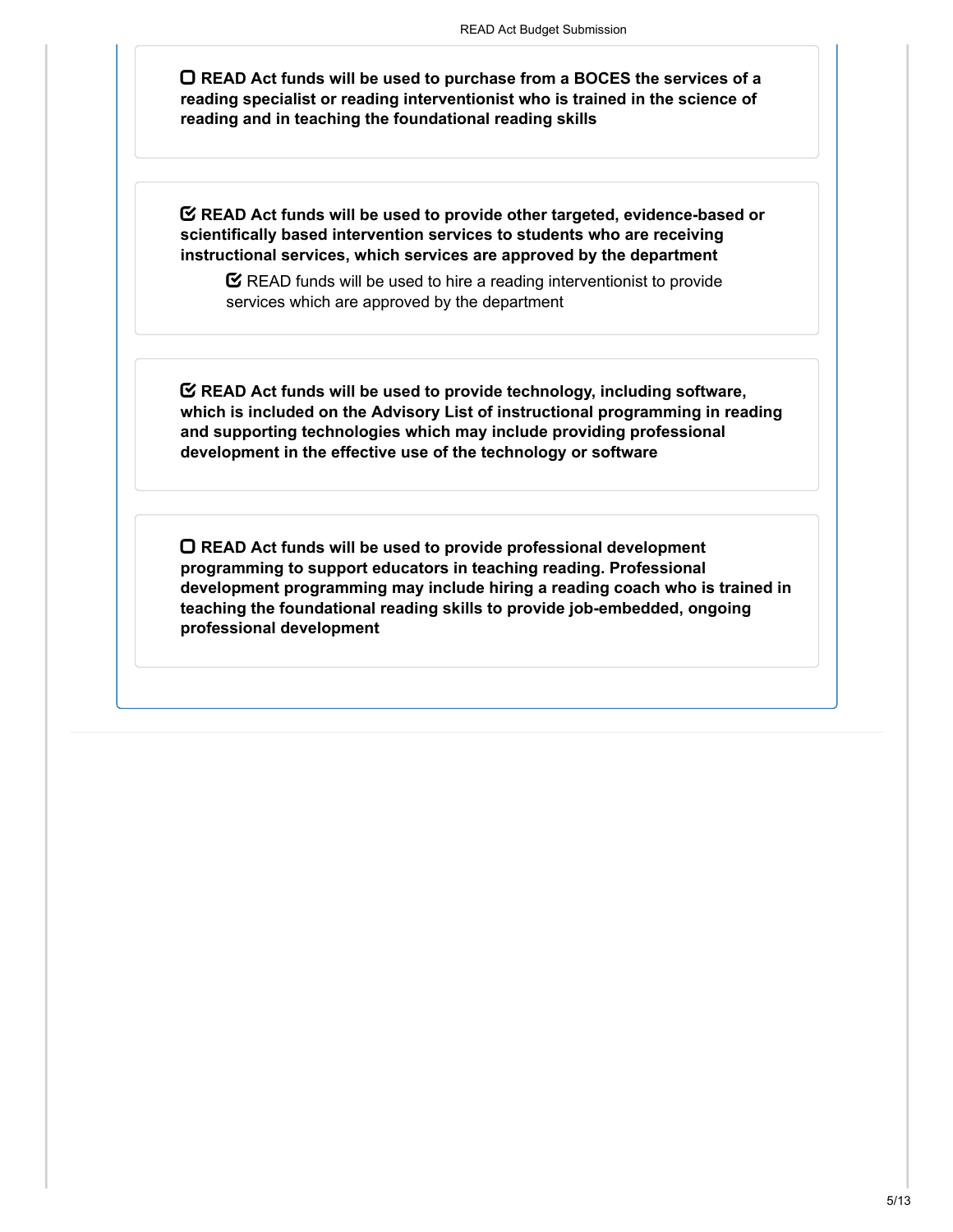## LEP Budget Narrative

**Instructions**: Provide a brief description (no more than 700 words) that addresses each of the questions below. These questions must be completed for any LEP receiving READ Act funds before funds are released.

Implementing Allowable Activities

**Explain how your LEP plans to implement each selected allowable activity. Please ensure that each allowable activity listed aligns with the allowable use(s) of funds as required by statute and matches the allowable use(s) listed in your LEP budget explanation.**

Our district will implement summer school reading programs, core reading programs, intervention services, and technology. We have one school implementing a Summer School Literacy Program. This school's Summer School Literacy Program will implement the Dibels Burst Program to serve K-3 students who are identified as having a Significant Reading Deficiency. Our district will implement Core Reading programs including Amplify CKLA, McGraw Hill Open Court Reading, McGraw Hill Wonders (2020), Spalding- The Writing Road to Reading, LearnZillion- EL Education, and Houghton Mifflin- Into Reading. Additionally, we will implement intervention services and our interventionists will use the following programs: Yoshimoto Orton Gillingham, Wilson Reading Program, CR Success, i-Ready,Amplify- mCLASS Reading, Lexia Core 5 Reading, 95% Group, and McGraw Hill Wonder Works. Finally, our district will implement Technology including i-Ready online instruction.

#### Outcomes and Goals

**What are your LEP's expected outcomes and goals in the upcoming budget year from implementing your selected allowable activity(ies)?**

Our primary goal is to support all students in reaching grade level competencies for reading.

Our primary outcome is to reduce the number of students identified as SRD and the number of students on READ plans.

#### Potential Barriers

**What are potential barriers in reaching your expected outcomes and goals? How do you plan to address and/or overcome these barriers?**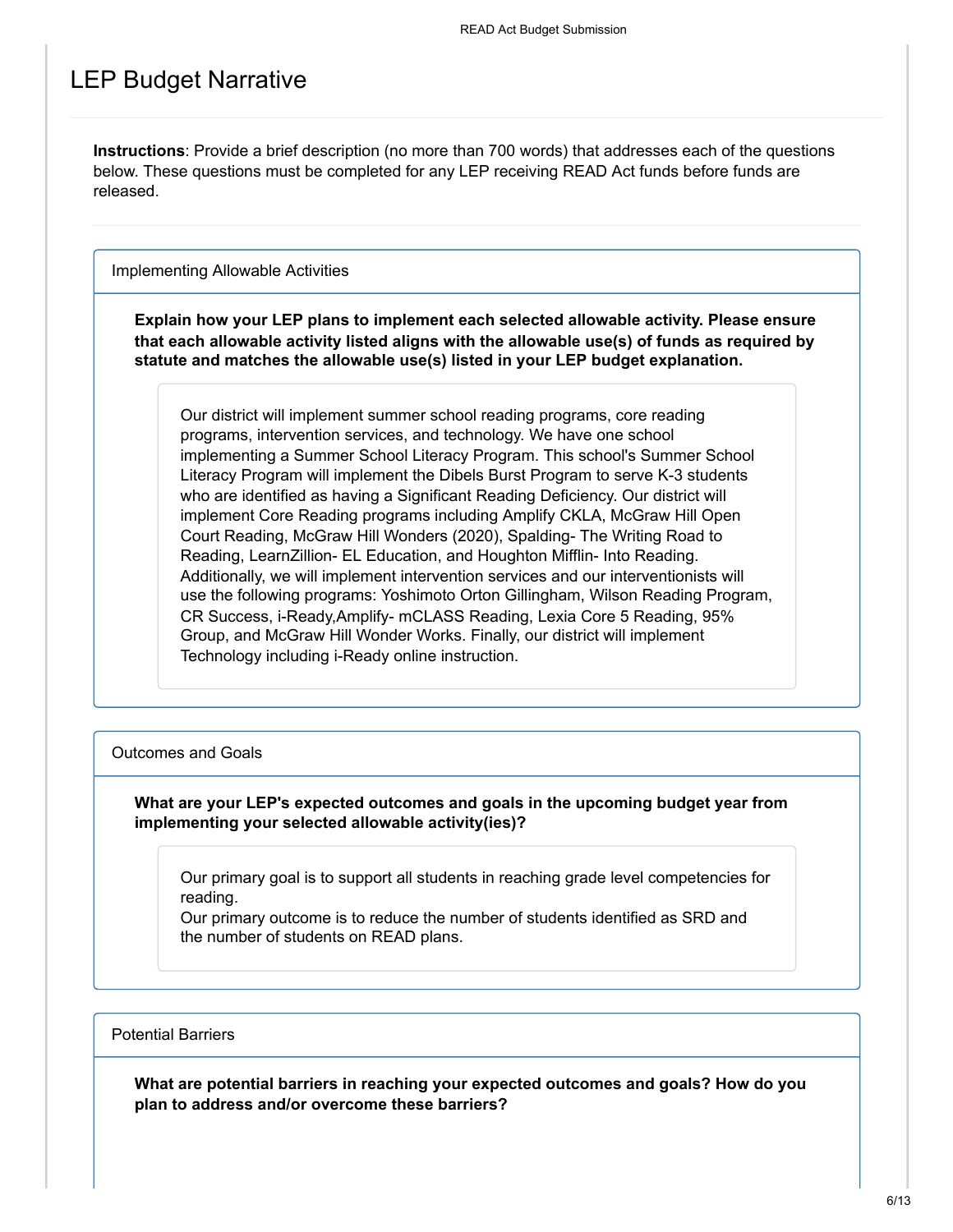Some potential barriers we face are inconsistent implementation and inequitable access to high quality intervention. DCSD will provide annual and ongoing training to staff regarding implementation of the READ Act and high quality intervention.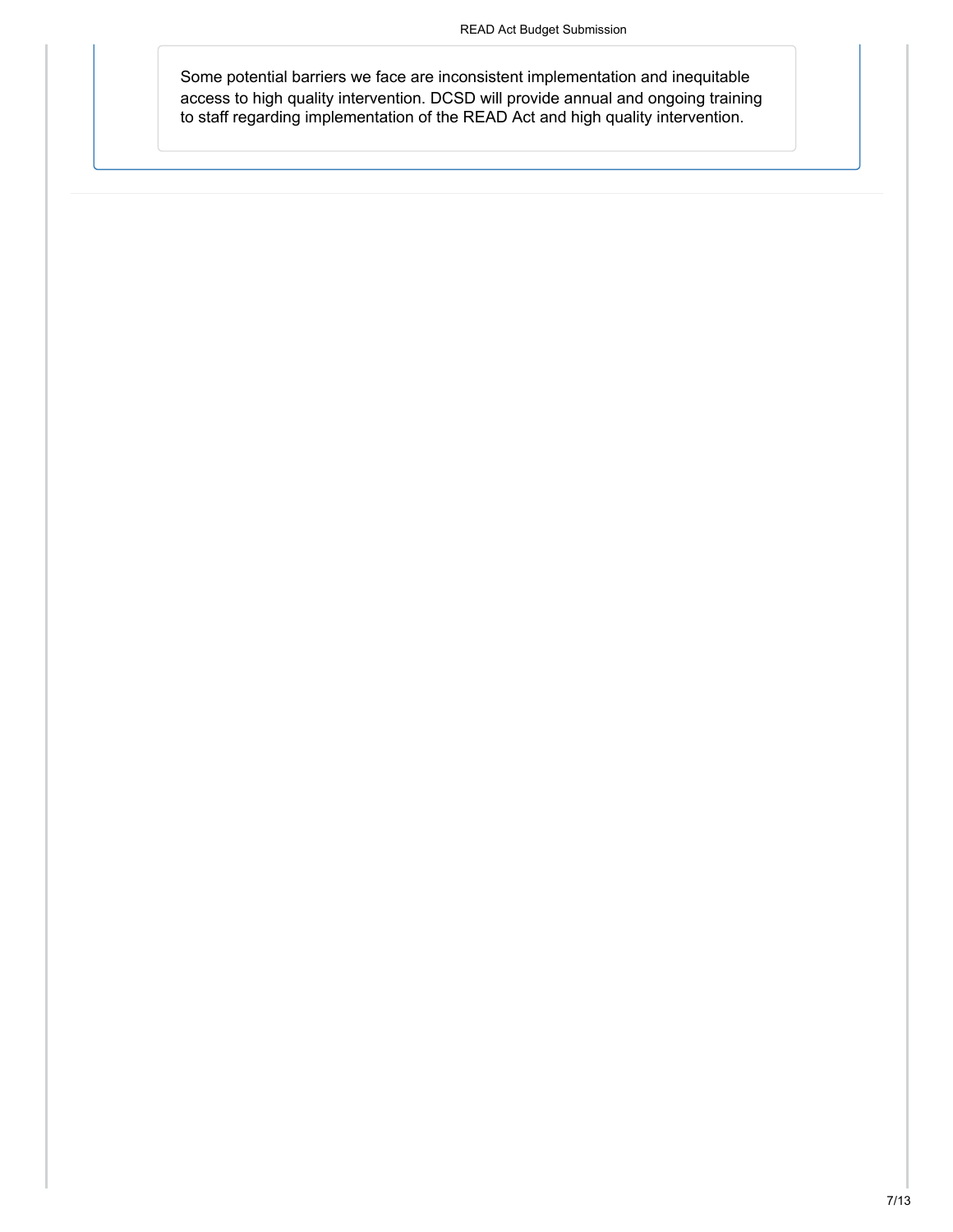## Budget Details

#### Budget Request

For each allowable activity in the budget:

- Select each allowable activity your LEP plans to use READ Act funds for in the upcoming budget year. Ensure that each allowable activity is aligned with the allowable uses of READ funds as required in statute.
- Select each of the instructional program(s) from the drop down list provided that your LEP plans to use in the upcoming budget year. If an instructional program is not listed, please provide the name of the instructional program(s) in the "other" box
- Input the amount requested, the associated program and object codes, and fiscal year. Input the salary position and FTE amount, if applicable.
- Ensure that budgeted costs are clearly tied to the allowable activity and are calculated with detail in the "description of activity" field.

| ID<br>Ref | <b>Allowable</b><br><b>Activity</b> | Instructional Program<br>Program | Code | <b>Object Code</b> | <b>Salarv</b><br><b>Position</b> | <b>FTE</b> | <b>Description</b><br>of Activity | Reauested<br><b>Amount</b> |
|-----------|-------------------------------------|----------------------------------|------|--------------------|----------------------------------|------------|-----------------------------------|----------------------------|
|-----------|-------------------------------------|----------------------------------|------|--------------------|----------------------------------|------------|-----------------------------------|----------------------------|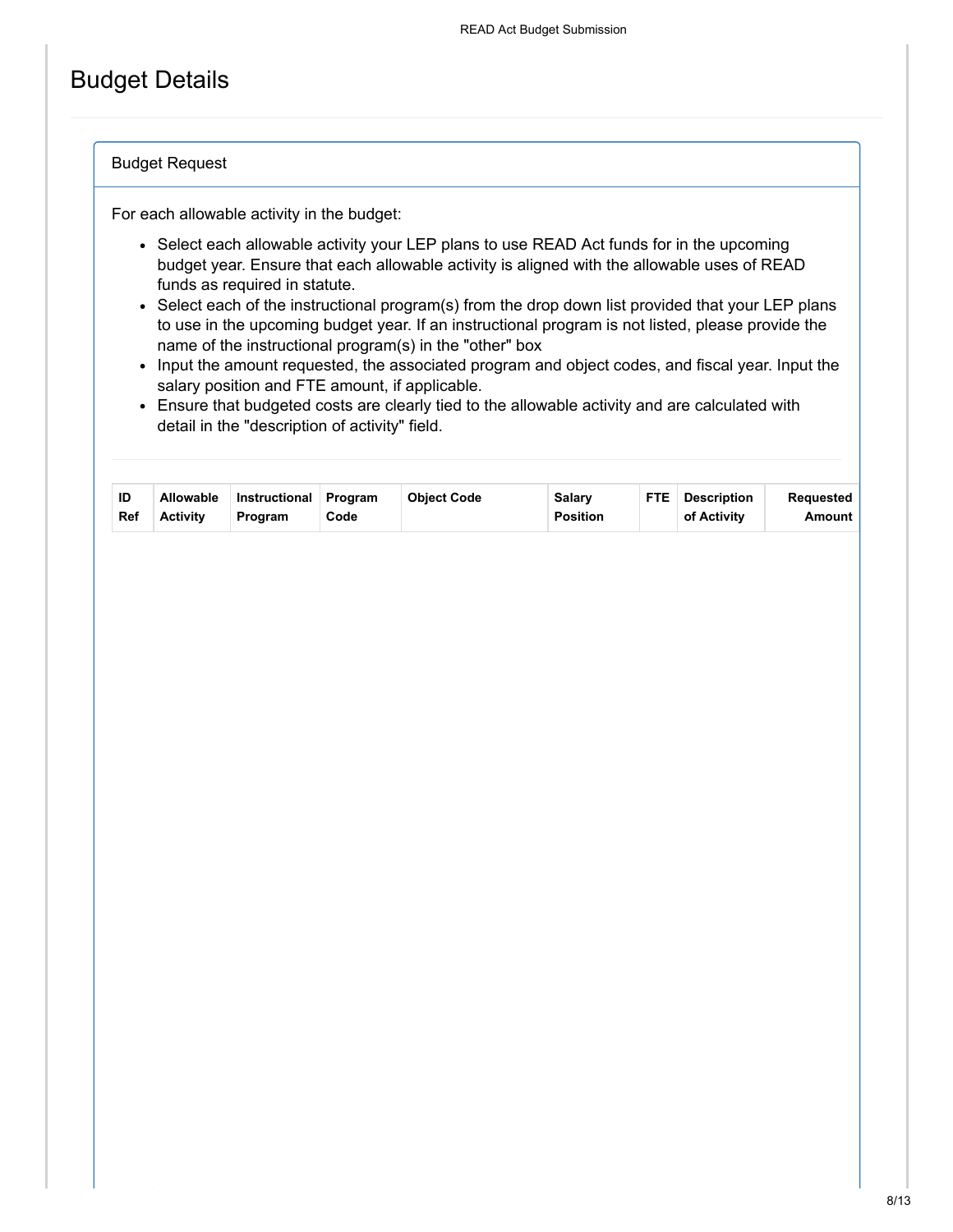| 3758 | Technology       | Instructional<br>Program<br>$(0010 - 2000)$ | 0600 Supplies |  | <b>READ Act</b><br>funds will be<br>used to<br>provide<br>technology,<br>including<br>software,<br>which is<br>included on<br>the Advisory<br>List of<br>instructional<br>programming<br>in reading<br>and<br>supporting<br>technologies<br>which may<br>include<br>providing<br>professional<br>development<br>in the<br>effective use<br>of the<br>technology<br>or software.<br>Schools will<br>be utilizing<br>funds to<br>purchase i-<br>Ready online<br>instructional<br>licenses for<br>students and<br>the<br>professional<br>development<br>provided by<br>Curriculum<br>Associates. | \$94,490.15 |
|------|------------------|---------------------------------------------|---------------|--|-----------------------------------------------------------------------------------------------------------------------------------------------------------------------------------------------------------------------------------------------------------------------------------------------------------------------------------------------------------------------------------------------------------------------------------------------------------------------------------------------------------------------------------------------------------------------------------------------|-------------|
| 3759 | Summer<br>School | Instructional<br>Program<br>$(0010 - 2000)$ | 0600 Supplies |  | The summer<br>school<br>literacy<br>program<br>services only<br>students<br>enrolled in K-<br>3 who have<br>an SRD or<br>students<br>below grade<br>level if space<br>is available.<br>These funds<br>are being<br>used to<br>purchase<br><b>DIBELS</b><br>Burst.                                                                                                                                                                                                                                                                                                                             | \$2,868.48  |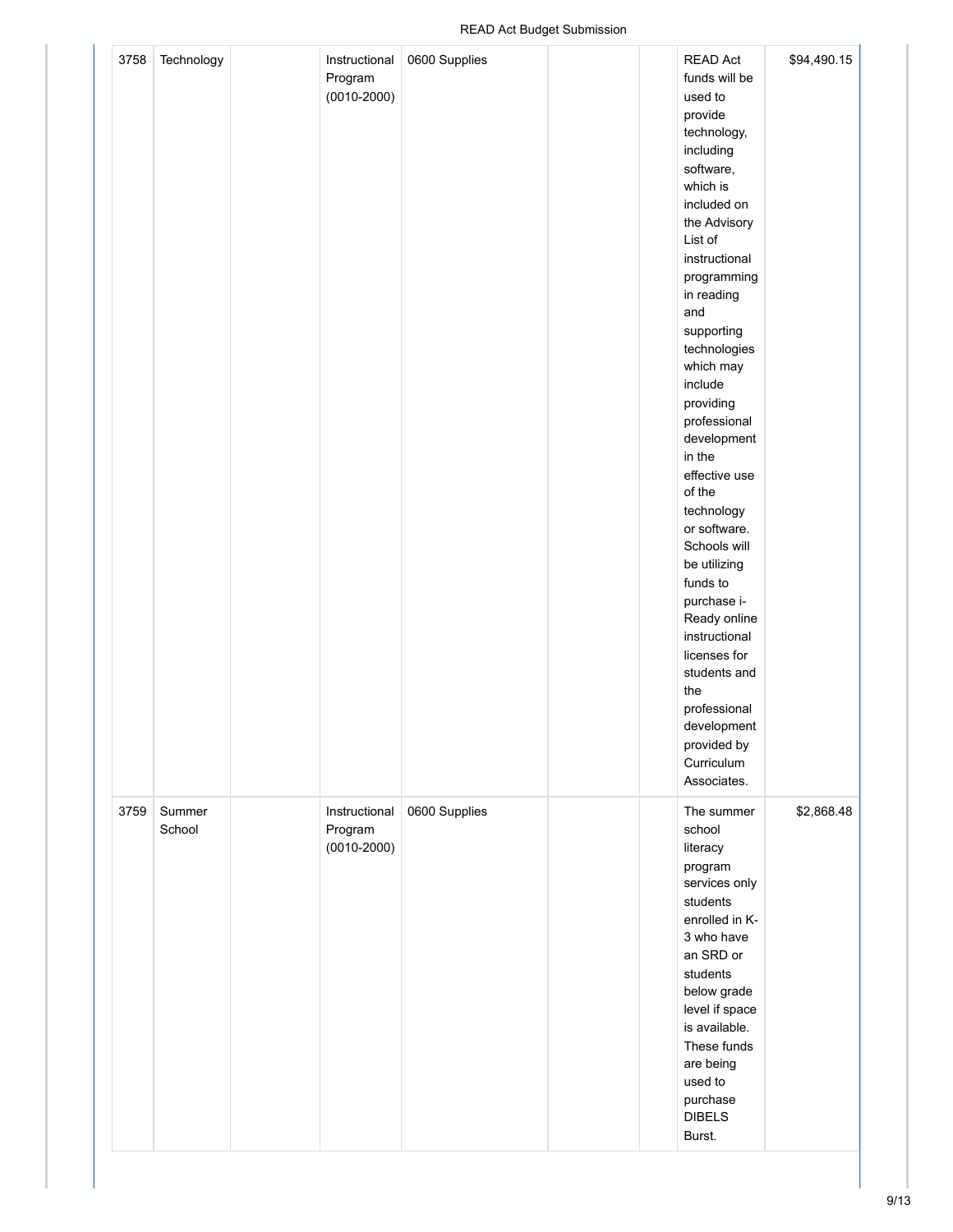| 3760 | Core<br>Reading          | Instructional<br>Program<br>$(0010 - 2000)$                                      | 0600 Supplies |                                               |      | Our schools<br>will<br>implement<br>Core<br>Reading<br>programs<br>including<br>Amplify<br>CKLA,<br>McGraw Hill<br>Open Court<br>Reading,<br>McGraw Hill<br>Wonders<br>(2020),<br>Spalding-<br>The Writing<br>Road to<br>Reading,<br>LearnZillion-<br>EL.<br>Education,<br>and<br>Houghton<br>Mifflin- Into<br>Reading. | \$20,401.05  |
|------|--------------------------|----------------------------------------------------------------------------------|---------------|-----------------------------------------------|------|-------------------------------------------------------------------------------------------------------------------------------------------------------------------------------------------------------------------------------------------------------------------------------------------------------------------------|--------------|
| 3889 | Other<br>Services        | Instructional<br>Program<br>$(0010 - 2000)$                                      | 0100 Salaries | 222 Reading<br>Interventionist                | 2.14 | Schools are<br>utilizing<br>these funds<br>to pay for<br>intervention<br>services.                                                                                                                                                                                                                                      | \$142,581.44 |
| 3890 | Other<br>Services        | Instructional<br>Program<br>$(0010 - 2000)$                                      | 0100 Salaries | 215<br>Instructional<br>Program<br>Consultant | 4.85 | Schools are<br>utilizing<br>these funds<br>to pay for<br>intervention<br>services.                                                                                                                                                                                                                                      | \$256,944.81 |
| 3891 | Other<br><b>Services</b> | Support<br>Program<br>(2100,<br>2200, 2600,<br>2700, 2800,<br>2900, and<br>3300) | 0100 Salaries | 218<br>Instructional<br>Coach                 | 1.35 | Schools are<br>utilizing<br>these funds<br>to pay for<br>intervention<br>services.                                                                                                                                                                                                                                      | \$114,956.96 |
| 3892 | Other<br><b>Services</b> | Instructional<br>Program<br>$(0010 - 2000)$                                      | 0100 Salaries | 000 Other                                     | 6.66 | Schools are<br>utilizing<br>these funds<br>to pay for<br>intervention<br>services.                                                                                                                                                                                                                                      | \$261,764.58 |
| 3893 | Other<br><b>Services</b> | Instructional<br>Program<br>$(0010 - 2000)$                                      | 0100 Salaries | 212<br>Curriculum<br>Specialist               | 0.09 | Schools are<br>utilizing<br>these funds<br>to pay for<br>intervention<br>services.                                                                                                                                                                                                                                      | \$7,708.95   |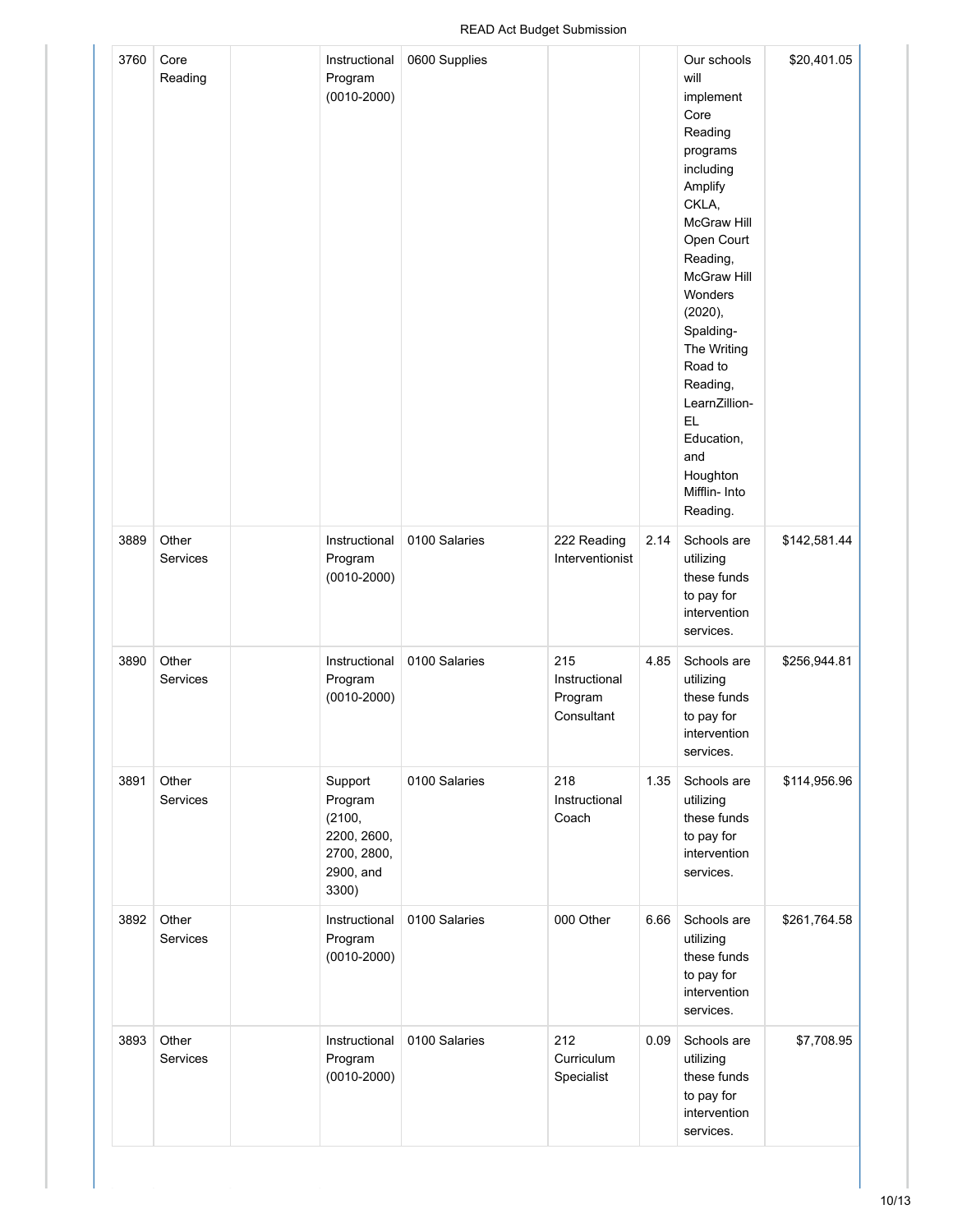#### READ Act Budget Submission

| 4113 | Other<br><b>Services</b> | Support<br>Program<br>(2100,<br>2200, 2600,<br>2700, 2800,<br>2900, and<br>3300) | 0100 Salaries                                            | 000 Other | 0.20 | Schools are<br>utilizing<br>these funds<br>to pay for<br>intervention<br>services. | \$175,984.32   |
|------|--------------------------|----------------------------------------------------------------------------------|----------------------------------------------------------|-----------|------|------------------------------------------------------------------------------------|----------------|
| 4451 | Other<br><b>Services</b> |                                                                                  | 0850 Other, Internal<br>Charge/Reimbursement<br>Accounts |           |      | These funds<br>are carryover<br>funds.                                             | \$2,937.12     |
|      |                          |                                                                                  |                                                          |           |      | Allocation:                                                                        | \$1,080,637.86 |
|      |                          |                                                                                  |                                                          |           |      | <b>Budgeted Amount:</b>                                                            | \$1,080,637.86 |
|      |                          |                                                                                  |                                                          |           |      | Funds Remaining:                                                                   | \$0.00         |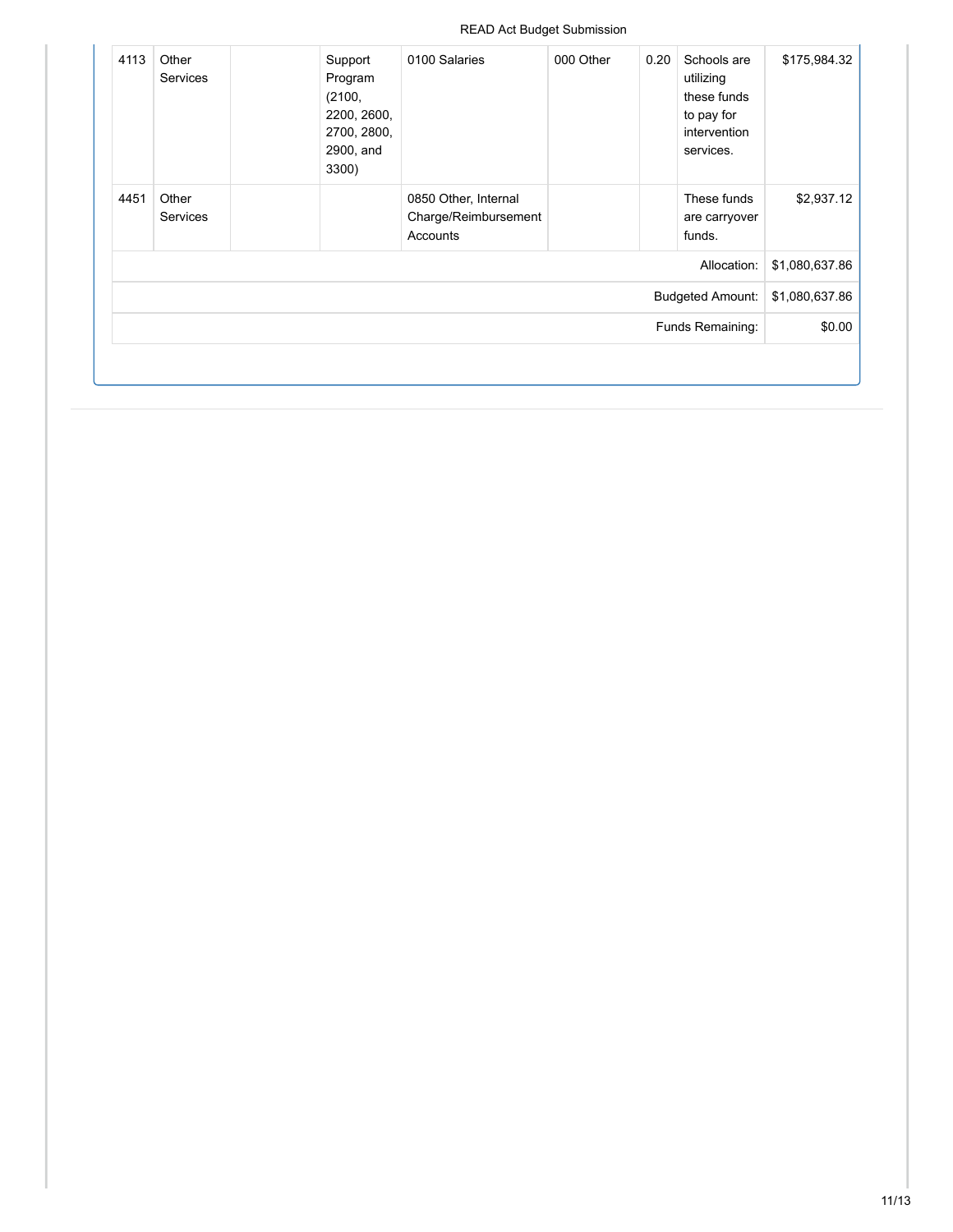# Budget Summary

| <b>Budget Program Totals</b>                       |              |
|----------------------------------------------------|--------------|
|                                                    |              |
| <b>Object Codes</b>                                | <b>Total</b> |
| 0850 Other, Internal Charge/Reimbursement Accounts | \$2,937.12   |
| <b>Budget Program Total:</b>                       | \$2,937.12   |

### **Instructional Program (0010-2000)**

| <b>Object Codes</b> |                              | <b>Total</b> |
|---------------------|------------------------------|--------------|
| 0100 Salaries       |                              | \$668,999.78 |
| 0600 Supplies       |                              | \$117,759.68 |
|                     | <b>Budget Program Total:</b> | \$786,759.46 |

### **Support Program (2100, 2200, 2600, 2700, 2800, 2900, and 3300)**

| <b>Object Codes</b>          | <b>Total</b> |
|------------------------------|--------------|
| 0100 Salaries                | \$290,941.28 |
| <b>Budget Program Total:</b> | \$290,941.28 |

### Allowable Activity Totals

| <b>Activity</b>       | <b>Total</b> |
|-----------------------|--------------|
| Core Reading          | \$20,401.05  |
| <b>Other Services</b> | \$962,878.18 |
| Summer School         | \$2,868.48   |
| Technology            | \$94,490.15  |